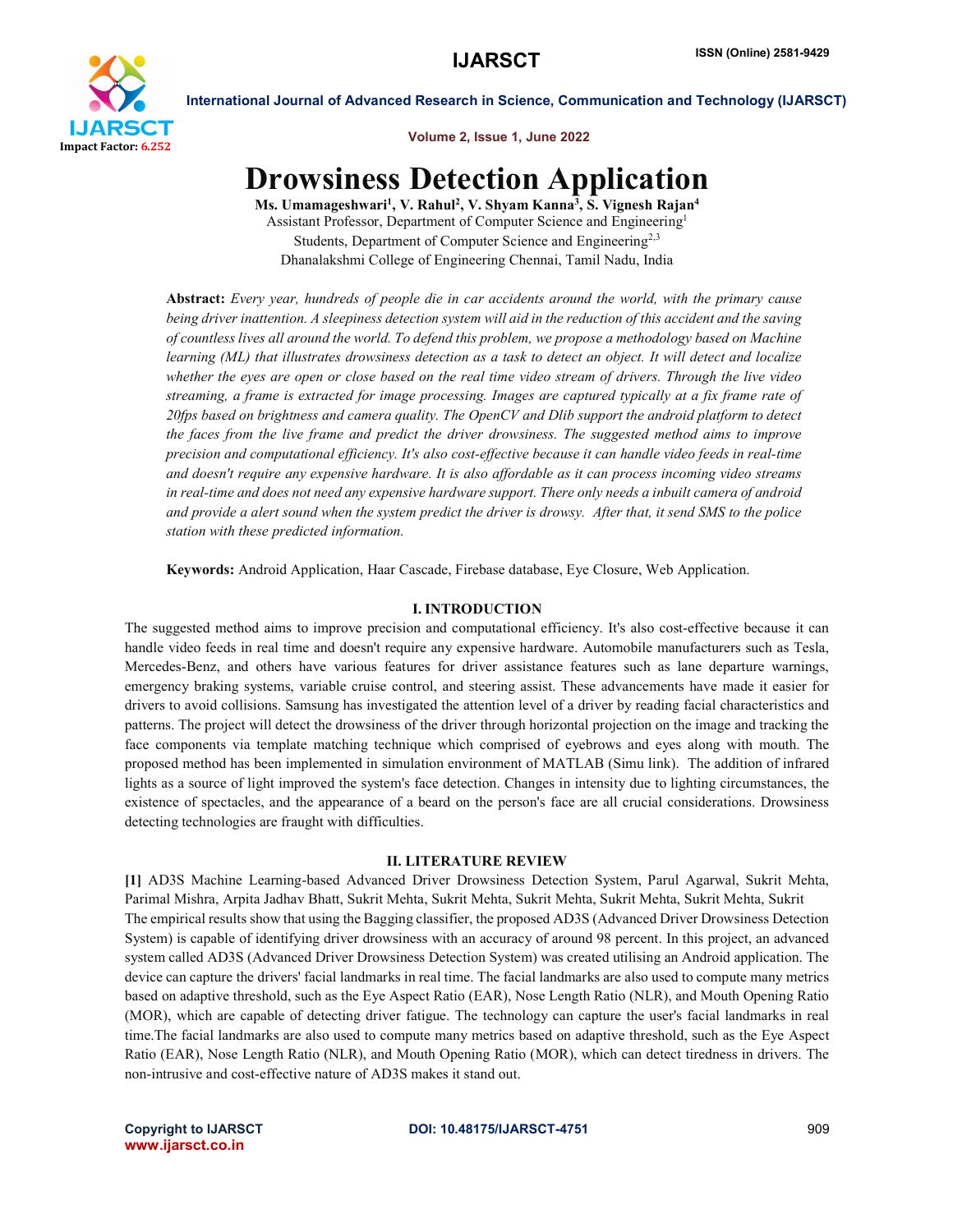

#### Volume 2, Issue 1, June 2022

[2] Drowsiness Detection in Drivers Using Face Expression Recognition, Rahmati (2011)

The project will detect the driver's tiredness by projecting horizontally on the image and tracking the face components using a template matching technique that includes the brows, eyes, and lips. The proposed method has been tested in the MATLAB simulation environment (Simulink). The addition of infrared lights as a source of light improved the system's face detection. Changes in intensity due to lighting circumstances, the existence of spectacles, and the appearance of a beard on the person's face are all crucial considerations. Drowsiness detecting technologies are fraught with difficulties. Changes in intensity owing to lighting circumstances, the existence of spectacles, and the presence of a beard are all crucial considerations.

[3] Deep learning for real-time driver sleepiness Md. Tanvir Ahammed Dipu, Syeda Sumbul Hossain, Fatama Binta Rafiq, Md. Tanvir Ahammed Dipu, Md. Tanvir Ahammed Dipu, Md. Tanvir Ahammed Dipu, Md. Tanvir A (2021) Drowsiness detection is depicted as a task to recognise an object using Convolutional Neural Networks (CNN), which will detect and localise whether the eyes are open or closed based on the real-time video stream of drivers. For this object detection challenge, the MobileNet CNN Architecture with Single Shot Multibox Detector was used. Based on the result of the SSD MobileNet v1 architecture, a distinct algorithm is employed. To train the SSD MobileNet v1 Network, a dataset of roughly 4500 photos was tagged with the object's face yawn, no-yawn, open eye, and closed eye. Approximately 600 photos are chosen at random.

[4] Real-Time Driver Drowsiness Detection Using Eye Closure and Facial Landmarks for Yawn Detection, Dr. N. Sivakumar, Ananya Bhavana D S A real-time eye-blink and yawn detection method

It detects weariness before a hazardous scenario arises, demonstrating that facial landmarks are accurately identified to reflect the level of eye and mouth openness. The initial stage is to use computer vision techniques to detect the facial region and capture video sequences. The facial landmark detectors are then utilised to locate the driver's eyes and mouth region, which are investigated using the eye aspect ratio (EAR), which is a single scalar number that is used to detect the eye and mouth opening in each frame.

[5] Drowsiness Detection in the Driver Based on ResNet-based Behavioural Changes, Vivek Jeyasekar, A. Jeyasekar Iyengar, Ravi (2019)

Drowsiness detection using ResNet is proposed since this method operates on the premise of passing the output and considers eye movement and yawning as two behavioural changes of the driver. Three ways are used to detect the driver's behaviour while drowsy. One method involves placing sensors in the vehicle's steering wheel and accelerator and analysing the signal sent by the sensors to identify tiredness. To forecast drowsiness, the second approach relies on assessing heart rate, pulse rate, and brain signals, among other things. The third method makes advantage of the driver's facial expressions, such as blinking rate, eye closure, and yawning.

### III. SYSTEM ARCHITECTURE

UML is a language for describing, visualising, producing, and documenting software system artefacts. The Object Management Group (OMG) and UML collaborated to establish UML. UML is a general-purpose visual modelling language that may be used to envision, design, and document software systems. Although UML is commonly used to represent software systems, and it is not restricted to this .It can also be used to represent non-software systems, such as process flow in a manufacturing facility. Although UML is not a programming language, it can be used to generate code in a variety of languages using tools based on UML diagrams. UML is intrinsically tied to object-oriented analysis and design. After considerable standardisation, UML became an Object Management Group standard..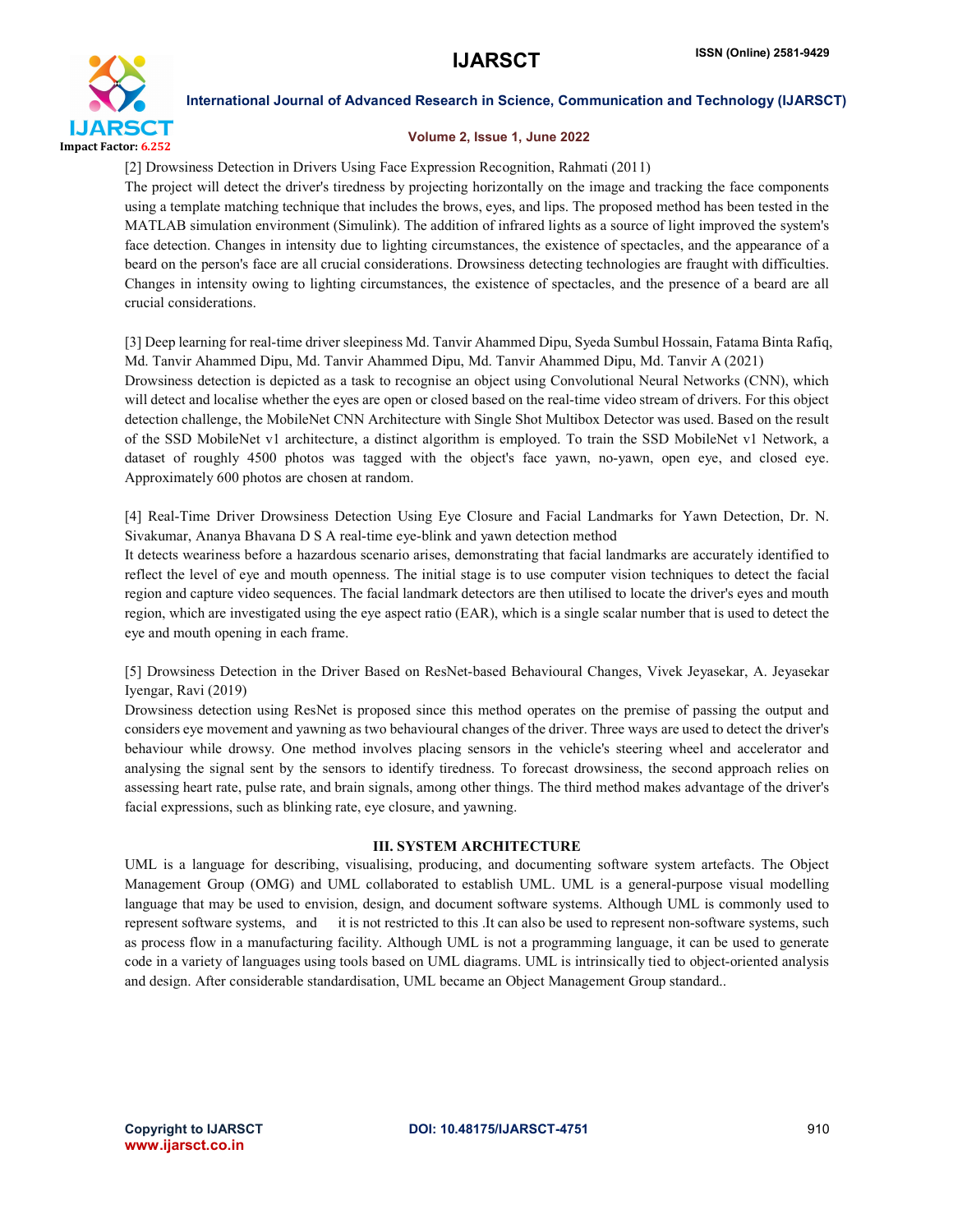



### IV. SYSTEM IMPLEMENTATION

This paper shows the implementation of MOBILE APP: MODULE 1: Login MODULE 2: Registration MODULE 3: Driver Drowsiness Detection

WEB APPLICATION: MODULE 1: Login MODULE 2: Registration MODULE 3: Add/view/update/delete car MODULE 4: View Driver performance/location/driving status

### Login

Initially, the user has to create an account with basic information before logging into the app. Unauthorized users will be prompted to create an account if they log in. The app is only accessible by authorized users. The owner, Driver has to create an unique account for login in web app and mobile app. The owner can also create an account for driver and provide to them.

#### Register

In Register Module, the user has to create an account with their username and password.

www.ijarsct.co.in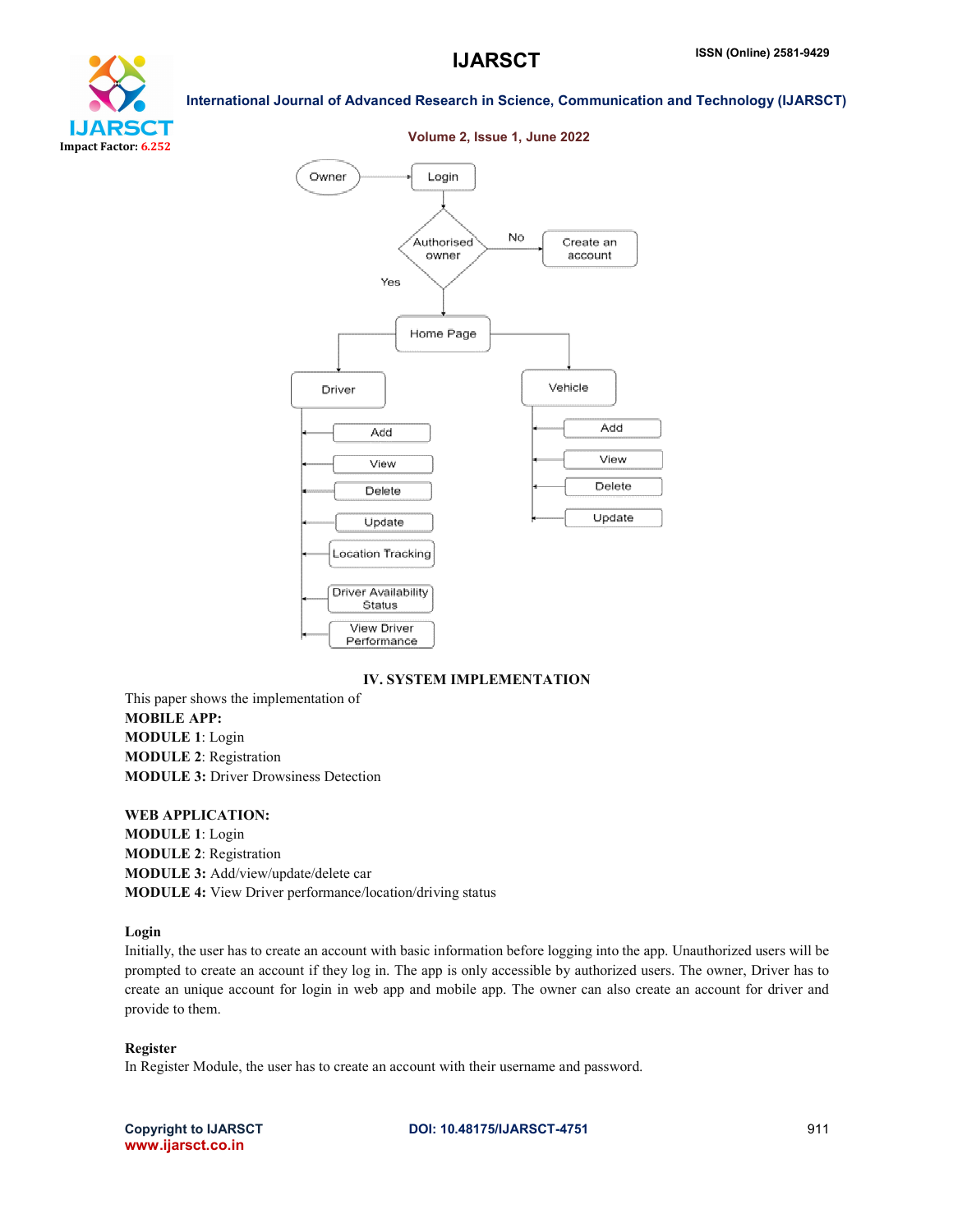

#### Volume 2, Issue 1, June 2022

### Driver Drowsiness Detection:

Once the Driver login to the mobile app, it display the profile page where the driver's current photo, name, email is displayed. The GPS location of the driver is automatically predicted by the app. After tracking the latitude and longitude of driver it allow him/her to drive. While driving the video frames are analysed and detect the faces for each frame. The facial feature is evaluated to get the eyes location and movement. If the eye lids are closed then automatically it trigger the alarm sound to driver as waking up signal.

#### Add/view/update/delete car

The owner can add car once he logged in to the website. He/she can add, view, delete and update the car information.

### Add/view/update/delete:

Driver Similar to car, the owner can add driver to database.They can also delete and update the driver contact number details.

### ALGORTIHM USED

Cascade of Haar Here is an example of calculating the Haar value from a rectangular image slice. Pixels with a value of 1 are darker in the haar feature, while pixels with a value of 0 are lighter. Each of these is in charge of identifying a specific feature in the image. Any structure in the image with a quick shift in intensities, such as an edge, a line, or any other structure. The haar feature, for example, can detect a vertical boundary with darker pixels on the right and brighter pixels on the left in the image above. The goal is to calculate the sum of all image pixels in the haar feature's darker area, as well as the sum of all image pixels in the lighter area.

This is only a visual illustration of the haar feature traversal concept. The haar feature would traverse the image pixel by pixel in its actual work. The haar characteristics will also be applied in all feasible sizes. These are divided into three groups based on the attribute that each person is seeking for. The first pair of two rectangular features is in charge of determining whether the edges are horizontal or vertical (as shown above). The second set of three rectangle features is in charge of determining whether a lighter zone is flanked on either side by darker sections or vice versa. The final set of four rectangular characteristics is in charge of determining how pixel intensities fluctuate across diagonals.

### V. SYSTEM EVALUATION

The goal of testing is to find mistakes. Testing is the practise of attempting to find all possible flaws or weaknesses in a work product. It allows you to test the functionality of individual components, sub-assemblies, assemblies, and/or a whole product. It is the process of testing software to ensure that it meets its requirements and meets user expectations, and that it does not fail in an unacceptable way. There are many different types of tests. Each test type is designed to fulfil a distinct testing need.

VI. RESULTS

| $M \oplus B$ G | <b>图 * • ▼ ■ 12:27 PM</b>                      |  |
|----------------|------------------------------------------------|--|
|                | $\bullet$                                      |  |
|                | <b>20</b><br>$\mathbf{G}$<br><b>CONTRACTOR</b> |  |

Copyright to IJARSCT **DOI: 10.48175/IJARSCT-4751** 912 www.ijarsct.co.in

**MOBILE**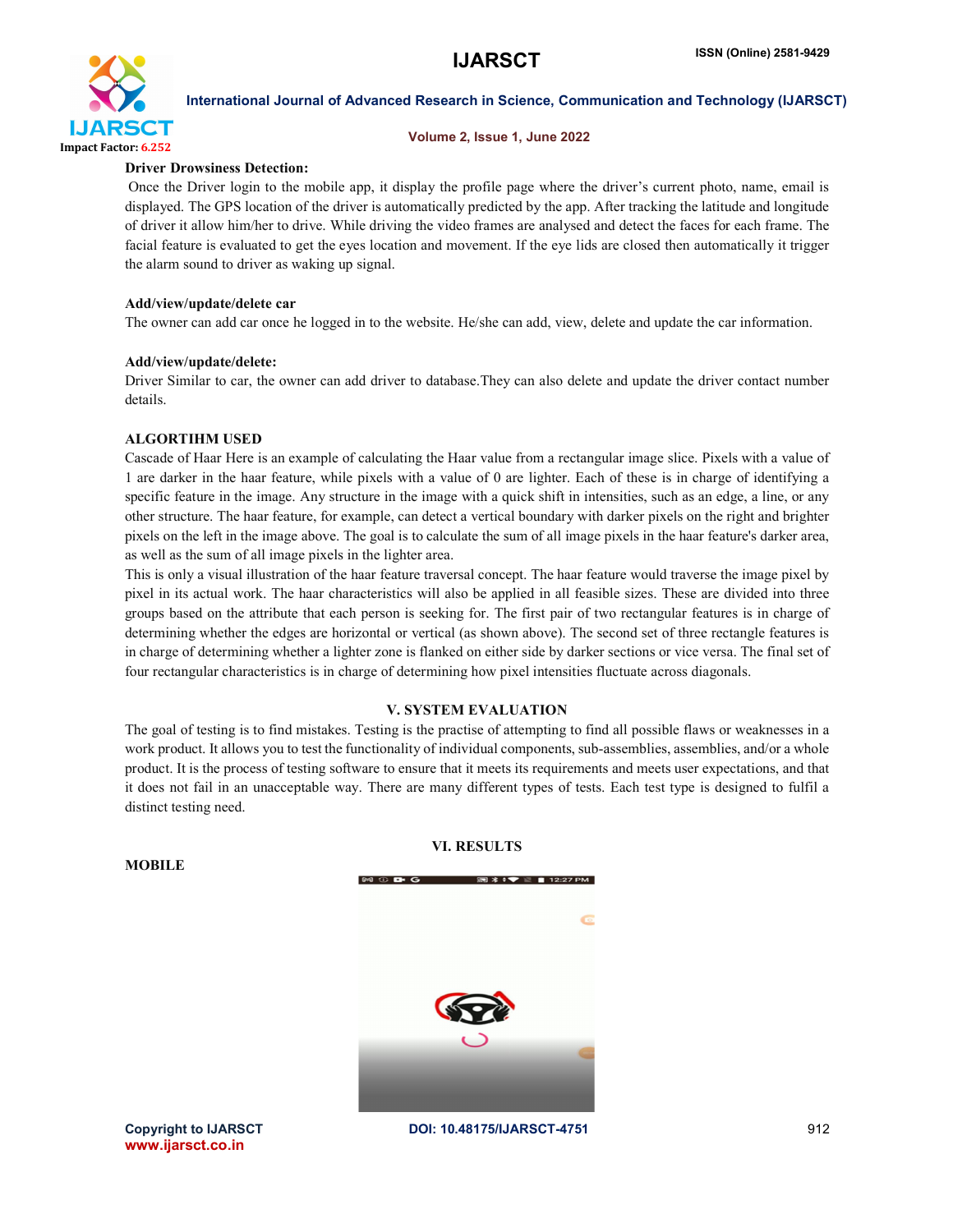

REGISTER PAGE

Volume 2, Issue 1, June 2022



# LOG IN PAGE



# PROFILE PAGE WITH PREDICTED LOCATION:

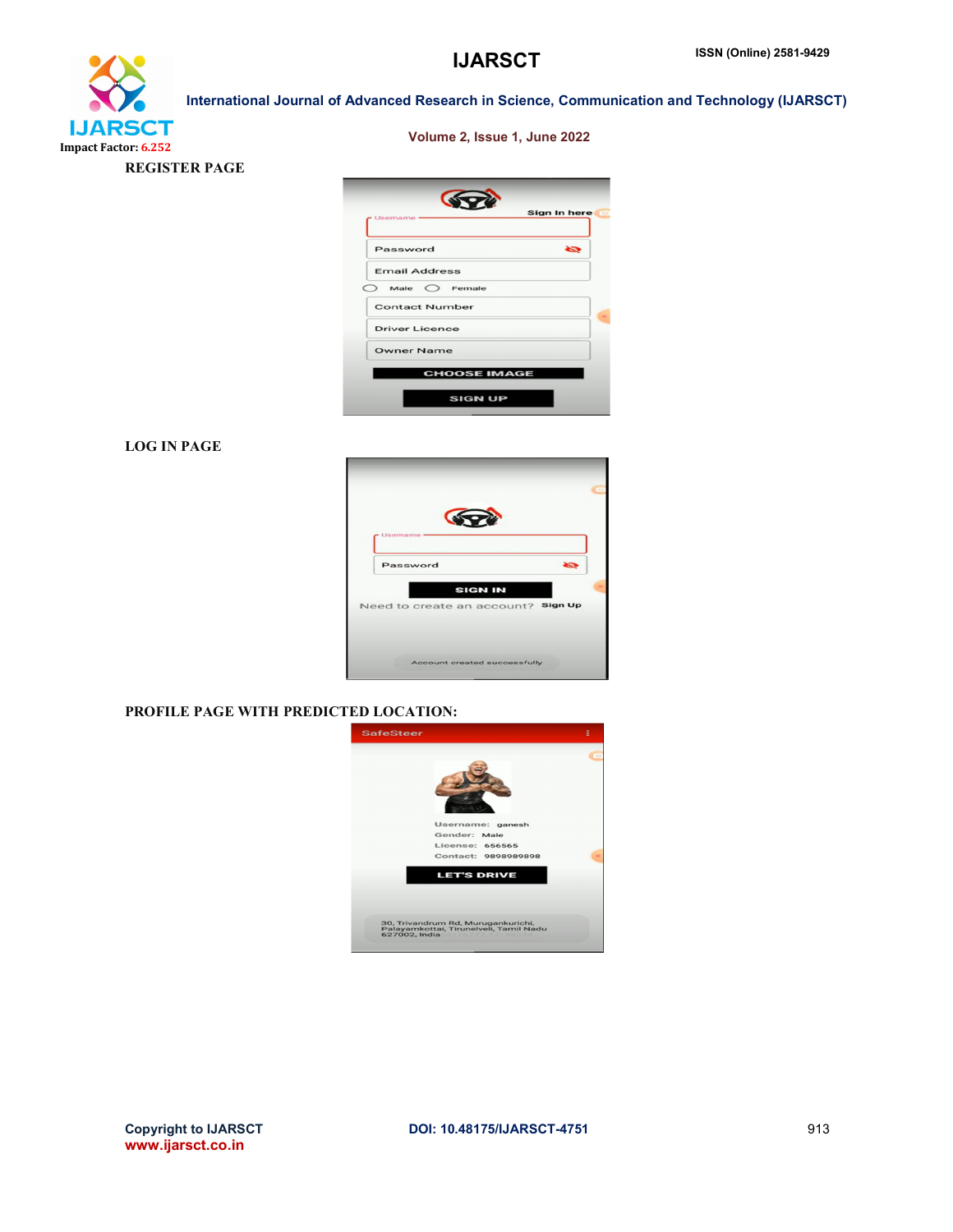

Volume 2, Issue 1, June 2022

DRIVER EYELID PREDICTION:



# SMS SENT TO THE POLICE STATION



#### VII. CONCLUSION

A non-invasive system to localize the eyes and monitor driver drowsiness was developed. Information about the eyes position is obtained through OpenCv and Dlib algorithm. The technology can determine if the eyes are open or closed during the monitoring. When the eyes have been closed, a warning alarm is triggered. Those drowsiness statuses is lively updated to the owner in the website. The identification of tiredness is highly accurate and dependable thanks to image processing.

#### REFERENCES

- [1]. International Organization of Motor Vehicle Manufacturers, "Provisional registrations or sales of new vehicles," http://www.oica.net/wpcontent/uploads/, 2018.
- [2]. Wards Intelligence, "World vehicles in operation by country, 2013-2017," http://subscribers.wardsintelligence.com/data-browse-world, 2018.
- [3]. National Highway Traffic Safety Administration, "Traffic safety facts 2016," https://crashstats.nhtsa.dot.gov., 2018.
- [4]. Borghini Gianluca and Astolfi Laura et.al, "Measuring neurophysiological signals in aircraft pilots and car drivers for the assessment of mental workload, fatigue and drowsiness," NEUROSCIENCE AND BIOBEHAVIORAL REVIEWS, 2014.
- [5]. Attention Technologies, www.zzzzalert.com, 1999, "S.a.m.g-3-steering attention monitor."
- [6]. Smart Eye, "Smarteye," https://smarteye.se/, 2018.
- [7]. "High-speed tracking with kernelized correlation filters," Henriques J F, Caseiro R, and Martins P et al. IEEE
- [8]. P. F. Felzenszwalb, R. B. Girshick, D. McAllester, and D. Ramanan, "Object detection with discriminatively trained part-based models," IEEE Transactions on Pattern Analysis and Machine Intelligence, vol. 32, no. 9, pp. 1627–1645, Sept. 2010.
- [9]. Y. Sun, X. Wang, and X. Tang, "Facial point detection using a deep convolutional network cascade," in Proc. IEEE Conf. Computer Vision and Pattern Recognition, June 2013, pp. 3476–3483.

Copyright to IJARSCT **DOI: 10.48175/IJARSCT-4751** 914